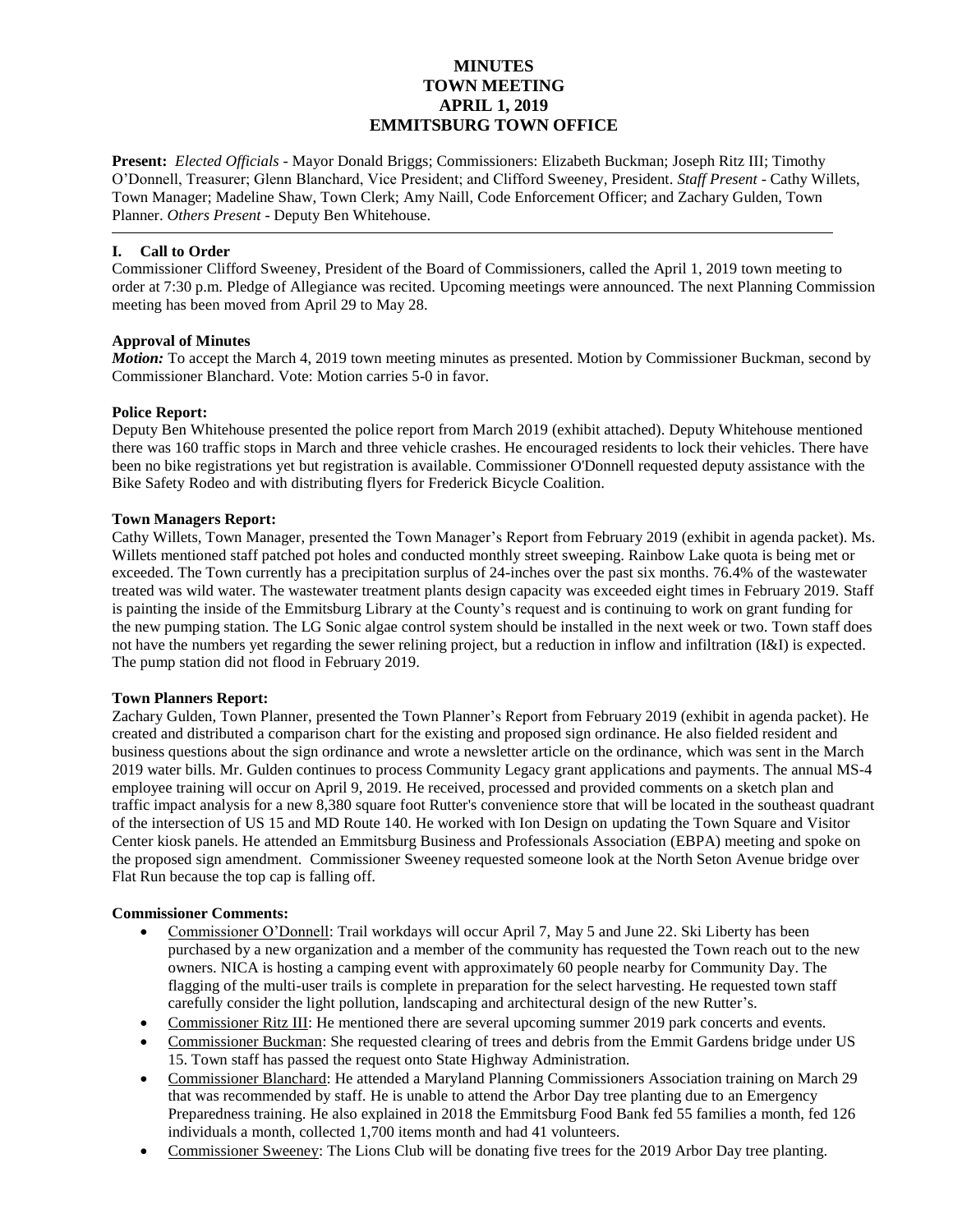#### **Mayor's Comments:**

Mayor Briggs attended numerous meetings in March 2019 (meetings listed in agenda packet). Mayor Briggs mentioned the Town has been researching possible grants for the food bank and has discussed possible renovations with the property owner. The Town's rental property, 140 South Seton Avenue, is going to be subdivided, which the Board will need to give approval on. The Town was certified as a Tree City USA Town for 2018. For meetings, he attended a climate change course, gave a presentation to a 4th grade class at Mother Seton School and hosted Dawn Ashbacher, Frederick County Sustainability Program Manager, at the March Green Team meeting. The four electric vehicle charging stations behind the Emmitsburg Community Center are ready for use

#### **Public Comments:**

*Him Hassett, 9 East Pennsylvania Ave., Walkersville, Maryland -* He is with the U.S. Census and is recruiting for the 2020 Census. Training will take place in late summer and number collectors will start in April 2020. Applicants are paid \$21 an hour and 0.58 cents a mile. Employees can set their own hours. *Frank Davis, 28 West Main Street* - Mr. Davis agrees and supports the cross-connection control ordinance, but he does not understand why a fee needs to be paid to the Town every two years. Town staff explained only commercial properties would pay for inspection, not residential. The item will be discussed more during the agenda item. *Susie Glass, 239 North Seton Avenue* - She is in attendance to see the new kiosk sign and hear about the cross-connection control ordinance.

#### **Administrative Business:**

**I. Proclamation of April 2019 as National Child Abuse Prevention Month:** Pat Bradshaw, Co-President of the Friends of the Child Advocacy Center (CAC), introduced herself and explained the Friends of the CAC is an allvolunteer non-profit organization that supports the Frederick County CAC. In 2018, the organization served 236 children in Frederick County with 6 residing in Emmitsburg. The pinwheels and #WearBlueDay are campaigns to bring awareness. Mayor Briggs read the proclamation aloud.

*Motion*: To accept the proclamation related to National Child Abuse Prevention Month April 2019 as presented. Motion by Commissioner O'Donnell, second by Commissioner Buckman. Vote: Motion carries 5 – 0 in favor.

**II. Proclamation of April 13, 2019 as Arbor Day:** Commissioner Glenn Blanchard read the Abor Day proclamation aloud. There were no questions or comments from the Board.

*Motion***:** To accept the proclamation related to Arbor Day for Saturday April 13, 2019 as presented. Motion by Commissioner O'Donnell, second by Commissioner Blanchard. Vote: Motion carries  $5 - 0$  in favor.

**III. Firewood Access Update for Consideration:** At the last town meeting Commissioner O'Donnell requested the Town look into a firewood collection program in the Town's water shed for residents in a difficult financial season who need help heating their homes. Town staff reached out to John Clapp, Town Attorney; Mike Kay, Maryland Forest Service; and Frederick City regarding recommendations. The town attorney is concerned with discrimination claims and liability concerns; however, he believes this can be overcome with a release waiver and clear guidelines regarding what is deemed low income. Mike Kay believes it would be a mistake to allow the public to cut trees before the select harvesting is finished. Frederick City has a proposed policy for firewood collection, but only downed trees within assigned boundaries and outside of hunting season can be removed. Town staff is concerned with enforcement, damage to bike trails and littering, but if the Board would like to pursue the program a policy, permitting system and liability waiver would be needed. Town staff recommends only allowing downed trees to be removed after the select harvesting is complete. The Board requested a low permitting fee, firewood to only be removed via human power (hand carrying or wheelbarrow) and for the program to be limited to the 21727 zip code.

*Motion***:** For town staff to be directed to create a firewood access policy and a firewood access permitting system for town property. Motion by Commissioner O'Donnell, second by Commissioner Buckman. Vote: Motion carries 5 – 0 in favor.

**Consent Agenda:** None.

#### **Treasurer's Report:**

Commissioner O'Donnell presented the Treasurer's Report for March 2019 (exhibit in agenda packet). The operating balance forward is \$5,575,210. The top 10 check amounts are listed. There were no questions from the Board.

#### **Planning Commission Report:**

None.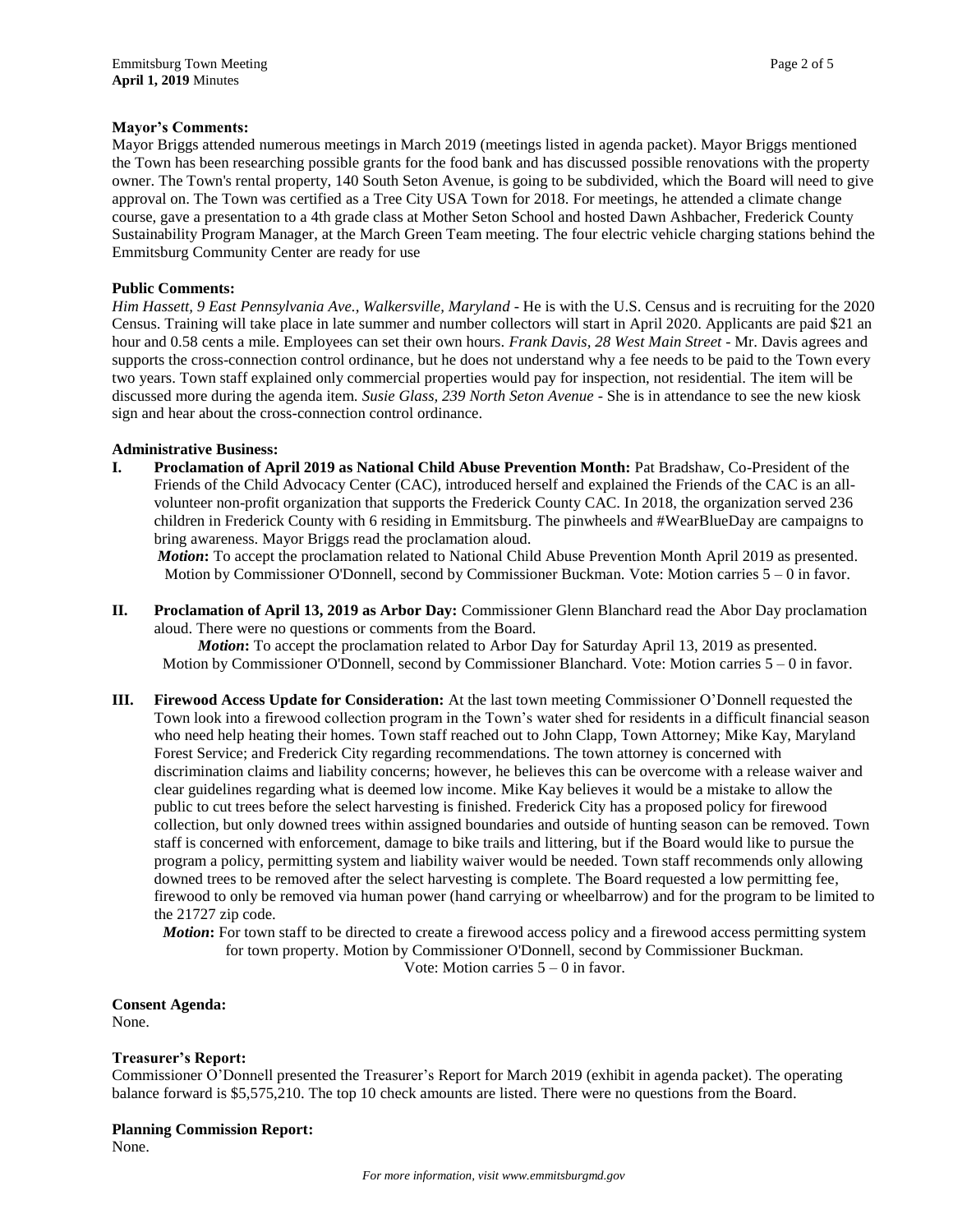# **II. Agenda Items**

Agenda #1- Approval of the Bid to Purchase a Replacement for the 1996 Dump Truck for Consideration: Ms. Willets explained the truck will be purchased with the fiscal year 2020 budget, but the dump truck must be ordered now because it takes about six months for the order to be filled. The current truck has a rusting frame and will not pass state inspection. The vehicle would be purchased from fund 2, which has \$271,012 available. Once the new truck is received, the old truck will be put out to bid as is. The Town received two bids: MJR Equipment (\$154,460) and Truck Enterprise of Hagerstown (\$154,475). Town staff recommends MJR because of their expertise, willingness to come to the Town for repairs, Frederick County's use of MJR, the Town can get parts from Frederick County and the bid was very in-depth. The bid includes a plow and salt spreader. The Board requested the funds from selling the old truck go back into the fund 2 vehicle fund if possible.

*Motion***:** To accept the bid from MJR Equipment for the purchase of a replacement dump truck. Motion by Commissioner O'Donnell, second by Commissioner Blanchard. Vote: Motion carries 5 – 0 in favor.

Agenda #2- Approval of the Bid to Renovate the Town Pool Bath House for Consideration (tentative): Ms. Willets explained the bid approval has been postponed because the Town is still waiting for the official grant award letter from Maryland Program Open Space. In addition, the bids received were higher than the Town expected, so the Town plans to put the bid back out. The proposals will come before the Board around July 2019 for work to begin in fall 2019.

Agenda #3- Approval of the Bid to Construct a Building at the Wastewater Treatment Plant to House Vehicles / Equipment for Consideration: Ms. Willets explained town staff is requesting a vehicle storage building at the wastewater treatment plant to house water and sewer vehicles and larger equipment, which would otherwise be exposed to the elements. The Town received two bids: Hanover Building Systems (\$35,870) and Newmart Builders (\$29,232). Town staff recommends Hanover Building Systems because the shed can bare a larger snow weight, stone/concrete is included with the vapor barrier, there is a 35-year fade warranty, a 50-year overall warranty, the overhead doors are insulated and Hanover Buildings is willing to obtain all permits. Staff advertised the bids through several methods, but only two companies submitted bids.

*Motion***:** To accept the bid for the contract for the building at the wastewater treatment plant for Hanover Buildings. Motion by Commissioner Blanchard, second by Commissioner O'Donnell. Vote: Motion carries 5 – 0 in favor.

Agenda #4- Approval of firm(s) to complete the 2019 MS-4 projects for Consideration: Mr. Gulden explained the bid was published in the Frederick News Post on February 8 and February 9. The bids were due on March 20, 2019 and bids were opened on March 21. The Town received 10 total bids, which staff reviewed in depth to determine the top three bidders for three (3) different MS-4 required projects: a baseline impervious assessment and simple restoration plan, standard operating procedures (SOP), and annual inspections (3-year contract). Town staff recommends Greenman-Pedersen, Inc for the baseline impervious assessment (\$15,000), Advance Land & Water for the SOP manual and annual inspections (\$4,664 and \$3,242). The total cost is \$22,906. Funding will come from fund 2 in the upcoming fiscal year 2020 budget. *Motion***:** To accept the Greenman-Pedersen, Inc \$15,000 bid for the baseline impervious assessment and simple restoration plan. Motion by Commissioner O'Donnell, second by Commissioner Buckman. Vote: Motion carries  $5 - 0$  in favor. *Motion*: To accept the bid from Advance Land & Water in the sum of \$4,664 related to the Standard Operating Procedures manual. Motion by Commissioner O'Donnell, second by Commissioner Buckman. Vote: Motion carries  $5 - 0$  in favor.

*Motion*: To accept the bid from Advance Land & Water in the sum of \$3,242 related to the annual inspection with a three-year contract. Motion by Commissioner O'Donnell, second by Commissioner Buckman. Vote: Motion carries  $5 - 0$  in favor.

Agenda #5- Approval of the Town Square Kiosk and Maryland Visitor Center Panel Design for Consideration: Mr. Gulden explained the kiosk at the town square and the US 15 visitors center are outdated and need replacement. The Town received a \$5,000 grant from Visit Frederick and the EBPA donated \$300. Ion Design firm was hired to update the kiosks. Ruth Bielobocky, Ion Design Firm, introduced herself and reviewed the updated kiosk panel. Regarding the kiosk map, the Board requested two baseball symbols in Memorial Park instead of four and a playground and pavilion symbol get added to Memorial Park. The Board also requested titling the Fire Rescue Museum the same on the map as the side bar and the half-mile walking trail and pavilion in Community Park get added. There are five separate multi-user trails in the water shed.

*Motion***:** To approve the kiosk as amended. Motion by Commissioner Blanchard, second by Commissioner Ritz III. The Board discussed if the kiosk panel should return to the Board for final approval in June or July 2019. Town staff would like installation to occur in May 2019, which cannot occur if final approval is delayed. Fabrication will take up to six weeks and town staff would have the opportunity to review two different proofs before fabrication. Town staff can email a final draft to the Board without discussion. The Board discussed if a horseback riding icon should be added to the multi-user trails. Commissioners Sweeny, Blanchard and Buckman are in favor of the horse icon and Commissioners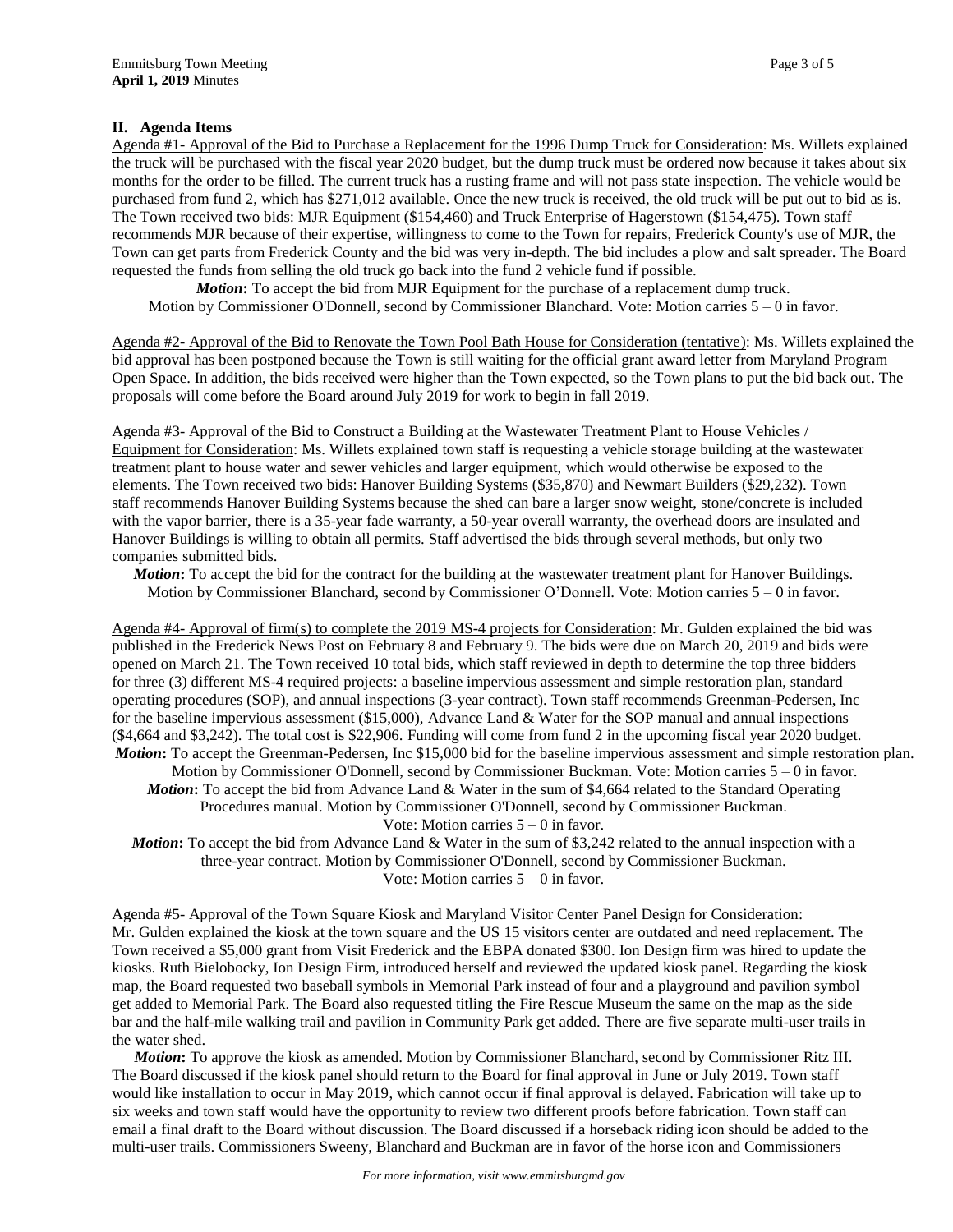O'Donnell and Ritz III abstained. A horse icon will be added to the kiosk map. Ms. Bielobocky read a summary of the changes back to the Board.

*Vote***:** Motion carries with 3 for (Sweeney, Blanchard, Buckman) – 2 against (O'Donnell and Ritz III).

Agenda #6- Adoption of the Cross Connection Control Program for Consideration: Ms. Willets read an email from Zoe Goodson, Maryland Department of the Environment (MDE), stating the cross-connection control program is required for all community water systems in Maryland to keep water from back flowing into the public water supply. Mr. Gulden explained all properties would be required to install a backflow prevention device immediately downstream of their water meter within three years. Low hazard properties, such as residential properties, will need to obtain and renew a permit every ten years and are exempt from Town permitting fees. High hazard properties, such as commercial properties, will need to obtain and renew a permit every two years, which would cost \$25 for new installations and \$15 for re-inspection. Town staff estimates the cost of installation being about \$100 to \$150 per backflow device and \$60 to \$100 for reinspection. The Town would be required to turn-off the water to properties that do not comply. MDE does not offer any grants. The Board discussed minimizing the cost to residents by having town staff install the backflow preventers or putting a bid out for a master plumber, which town staff and Mayor Briggs do not recommend due to liability and cost. The Board requested the ordinance be revised to allow a five-year enactment period. Mayor Briggs recommended requiring new and resold homes to have a backflow preventer installed before settlement. Mayor Briggs will bring a recommendation back regarding re-sale requirements and the ordinance can be revised at that time if needed. *Motion***:** To accept the adoption of the cross-connection control program with a five-year installation requirement for homeowners and businesses. Motion by Commissioner Buckman, second by Commissioner Blanchard. Vote: Motion carries with 4 in favor and 1 (Ritz III) against.

Agenda #7- Adoption of the Cross Connection Control Program Fees Policy for Consideration: Ms. Willets explained the policy must be adopted with the ordinance. The Board had no comments or questions. Commissioner Ritz III stated he is voting "nay" because he believes MDE is imposing excessive regulations.

*Motion*: To accept the fees of \$25 for new installations for high hazard and for \$15 for a permit renewal for the crossconnection control program as presented. Motion by Commissioner Buckman, second by Commissioner O'Donnell. Vote: Motion carries with 4 in favor and 1 (Ritz III) against.

Agenda #8- Agreement Related to the Proposed Community Park Nature Trail for Consideration: Ms. Willets requested the project get postponed until the MS-4 projects are determined. Ideally, the Town would like to combine the project with MS-4 requirements. *Wayne Slaughter, 66 Robindale Drive*, asked if he should find an alternate location or wait until MS-4 requirements are determined. The Board recommended he wait. The project can be revisited in August or September 2019, after the baseline impervious assessment is complete.

Agenda #9- Approval of the Pump-Station Engineering Contract with RK&K for Consideration: Ms. Willets explained the Board approved RK&K as the engineering firm for the new pump station on Creamery Road. Town staff received the formal contract from RK&K and it needs approval from the Board. Both John Clapp, Town Attorney, and the Sewer/Water Superintendent reviewed the contract. Ms. Willets summarized the terms of the contract, which John Clapp deemed sufficient. The contract requires the United States Department of Agriculture review and approve the preliminary engineering report and environmental report before the preliminary design phase begins. The total cost for services is \$189,100. The Town is requesting an additional residential project representative (RPR) on site at least one day a week for eight hours for an additional \$17,680. Ms. Willets explained the dispute at the new wastewater treatment plant was with GHD, the construction firm. She believes the contract provides sufficient coverage to prevent a similar situation from happening. More on-site engineering staff can be requested if necessary. The RPR will act as the owner's representative and ensure the engineering design is constructed to spec to ensure the Town gets a quality building.

*Motion***:** To accept the bid as presented in the sum of \$189,100 payable to RK&K for services defined. Motion by Commissioner O'Donnell, second by Commissioner Blanchard. Vote: Motion carries  $5 - 0$  in favor.

# **Set Agenda Items for April 15, 2019 Town Meeting**

- 1. Approval of a Bid to Purchase a New Town Car for Consideration.
- 2. Presentation and Review of the FY2020 Town Budget.

Commissioner Sweeney read the April 15, 2019 town meeting agenda aloud. The April 15, 2019 agenda was approved at the last meeting by the Board of Commissioners, so a motion was not pursued.